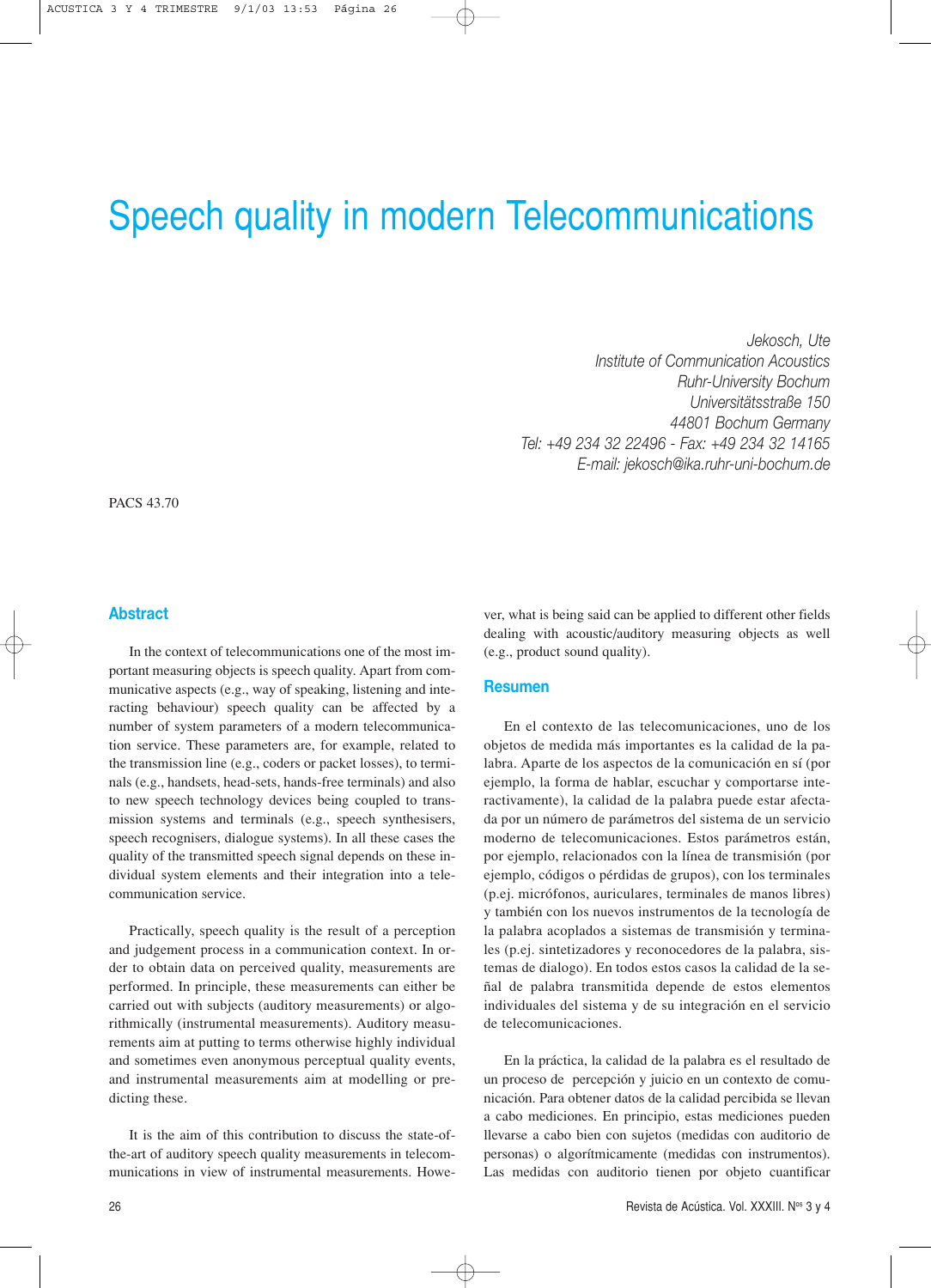eventos que son por otra parte altamente individuales y a veces de calidad perceptual anónima, y las mediciones instrumentales tienen por objeto modelizarlos o predecirlos.

El objeto de esta conferencia es discutir hacer del estado del arte de las mediciones de la calidad auditiva de la palabra en las telecomunicaciones a la vista de las mediciones instrumentales. Sin embargo, lo que se dice también puede aplicarse a otros campo diferentes que traten de objetos de medición acústica/auditiva (p.ej. calidad sonora de productos)

# **1. Introduction**

Today's telecommunication market is very brisk. Again and again new devices are introduced which either improve the acquainted performance of well-known systems or enlarge their scope. The more basic system components (quality elements) are extended for this purpose, the more complex these systems can become. However, it would be both simplistic and inappropriate to see every element of quality as an independent unit that has to have the highest possible quality if a top quality host unit (e.g., a telecommunication network) is to be created from all such elements of quality put together. The criterion for selecting elements is the degree of their contributing to the optimum functional quality of the target unit, and this functional quality is speech quality and communication quality, respectively.

Accordingly, povided that demands on ergonomics, usability and utility are not violated, system elements are not at all a matter of concern for their users. It is a matter for system design and development. For the users the only question is whether the communicative intention is sufficiently supported by the device or not. Consequently, the aim of system suppliers is to offer a service which ensures best speech communication quality. To reach that goal, system engineering (market research, conceptualisation, specification, design) has to have information on how users judge speech quality – not only with regard to its result but also to its process. And they have to know the relationship between system elements and auditory features. Which modifications of elements in the complex system lead to which audible results? In order to collect data on that, auditory speech quality measurements are performed. However, these measurements are often costly and time-consuming so that there is a strong demand for an instrumental measuring system. Input to this measuring system is physical data of, e.g., the transmission path or specific signal characteristics, whose quantities are measured to compute a speech quality index.

Generally, such an instrumental system is of acceptable quality when there is no significant difference between results of instrumental ratings and auditory judgements. To develop such an instrumental measuring system is not an easy task. The method is the following: an algorithm is drafted, and the performance of this instrumental approach is tested against data related to the listeners. These data form the reference for optimisation. If, after a range of performance tests and optimisation, instrumentally measured data on speech quality agree with the listeners' judgements to a specified degree, the instrumental method in question is considered to be valid - or at least promising. After these optimisation procedures the instrumental system is open to be used, e.g., for system engineering to specify a speech transmission system and to select system elements and components in a controlled way.

What has been said so far suggests that auditory test results are 'the' reference for successful system design, both in telecommunications and instrumental speech quality measurement. However, in this context it is often neglected to question the quality of auditory measurements themselves. Generally we distinguish between spontaneous individual judgements and measurements under controlled conditions, e.g., in a laboratory or in a field test. When looking at judgements in these contexts more closely, we can often observe that laboratory and field tests – although using the same telecommunication service – do not always come to the same results. Individual behaviour is not always in line with judgements under controlled conditions. Which consequences can be drawn with regard to auditory speech quality measurements? Does this inconsistency and apparent unpredictability of the judgement behaviour prove that instrumental processes produce better measurement results because they deal with invariance and not with the spontaneous behaviour of the individual, or does it mean that measurements with subjects are done "correctly" because they are working with the measuring apparatus "man"?

Both views must be refuted as will be shown in this article. However, the brief discussion shows that - from the point of view of defining measuring methodologies and methods - auditory and instrumental measurements are closely interrelated: The task of auditory speech quality measurements is to capture those perceptually relevant features users base their judgements on. Similarly, the task of instrumental speech quality measurements is to make use of those system elements or system states which result in quality (when transmitted speech signals lead to an object of audition) and to capture this dependency algorithmically. The better the influencing features (for auditory measurements) and the constitutive elements (for instrumental measurements) are captured the more valid and reliable the quality of both types of measurements will be.

# **2. Auditory speech quality measurements: a scientific view**

Speech quality measurement – be it instrumental or auditory – is not a purely signal-controlled, deterministic event that will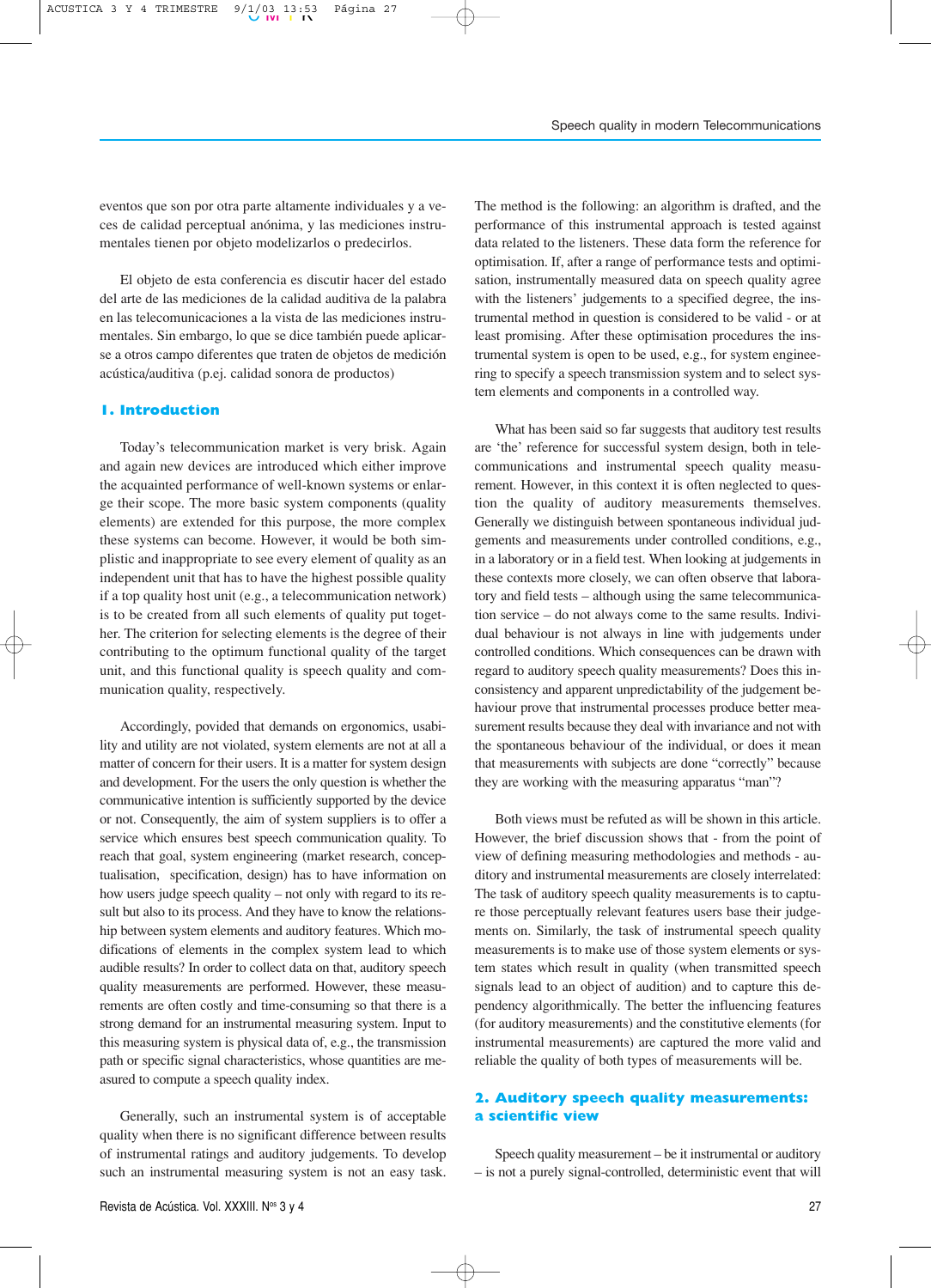necessarily lead to the same conclusions. An auditory quality judgement that relates to the same speech signal can produce totally different results when the process is repeated. There are various reasons for this. It is not only signal characteristics but it is prerequisites, conditions and general processes of perception performance and the way a judgement is reached that have to be analysed if a speech quality judgement is to be reliable and meaningful. If the processes leading to a judgement are not understood, the judgements on speech quality will be questionable. And instrumental speech quality measurements which are based on these data will be obscure as well.

Understanding the judgement processes provides a sufficient basis for designing the concrete task of judging, where you have not only to be aware of what you are going to measure but also of what is being left out. In order to be able to analyse the causality of some of the processes and to research the background of speech quality judgement, it is necessary to analyse the process of speech perception and judgement under the following aspects:

- how do individuals perceive speech quality features? (methods and forms)
- which aspects of speech quality do they perceive? (object)
- why do they judge them in this way? (explanation)
- how good is their ability to judge? (range and limitations)
- how safe and valid is their judgement? (reliability and validity)
- what is their certainty based on when they pass judgment? (reasoning)
- how representative is their judgement? (general applicability)

The aspects mentioned here mainly apply to the judgement process and the degree of certainty of the judgement made. They are structural aids that describe speech events that have either taken place or are in the process of taking place.

Speech quality experts base their experience and knowledge on analysing and describing these events. One of their aims is to obtain findings on how speech quality judgement can be introduced and initiated in a controlled artificial way (e.g., in a test laboratory or in a field test), without the judgements obtained in this way losing meaningfulness when compared to randomly achieved judgements. One practical criterion in engineering is that the amount of effort involved should be minimized (e.g. with regard to the speech material to be assessed and the number of judging listeners). Speech quality assessment as a scientific field therefore provides the knowledge to describe, structure, construct and execute processes that are essential to speech quality judgement. It uses various processes to do this: apart from observing, describing and analysing natural events, one effective method is to deliberately manipulate identified or suspected factors of influence. In this way assessment scenarios can be constructed in clearly defined and reproducible circumstances in a laboratory to increase knowledge of components and links.

Examining influential factors by means of manipulation is a commonly used method. The focus of such experiments lies primarily not in examining the components and their relationships per se, but concentrates on detecting variables and constants in order to obtain a projection model of speech quality assessment that is supported by data. Using a model to describe what has happened is necessary because natural speech quality assessment processes are very complex. Modelling is possible because, in spite of everything, the processes lead to similar results when similar circumstances are present, and several listeners are questioned. Speech quality measurements drive at functional invariances. The listeners' behaviour cannot be put down to arbitrariness, but it is strategic and subject to a certain systematology. The prerequisite of high quality speech quality measurements is to analyse this systematology by means of a structuralistic approach and to obtain a simplified simulation, i.e. a projection model, which agrees with the findings. The principle used for the modelling assumes that the event of a natural speech quality assessment is a structured whole that can be described as a system. In this system, the significance of the components that constitute the whole are characterized by a holistic structure. This structure is an abstract model which is not subject to variations.

One such model which is applicable for speech quality measurements is introduced in Jekosch 2000. It can be used as the basis of a test design. This model based design has the advantage that the artificial scenario does not have a reproductive character, in other words it is not an extract of the world in which judgements on speech quality naturally occur. Moreover, the link between the natural and model based assessment scenario is the analogous categorial structure. It should be pointed out that the analogy is based on the categorial structure, which does not mean that natural and artificial assessment scenarios are structured isomorphically. They cannot be isomorphically structured because in each of the scenarios in which speech quality occurs speech acts have a different communicative function. And this functional aspect has to be captured.

In Jekosch 2000 the field of auditory speech quality judgement is examined as a whole structural concept. In this concept structure is understood as a network of relationships. Therefore the field is divided into components and their interconnecting relationships. With regard to an integral structural concept of auditory speech quality measurement, components are ordered in such a way that any change to an individual component will result in a change to all the other components that are associated with this one. With the help of such a projection model, the whole domain of speech qua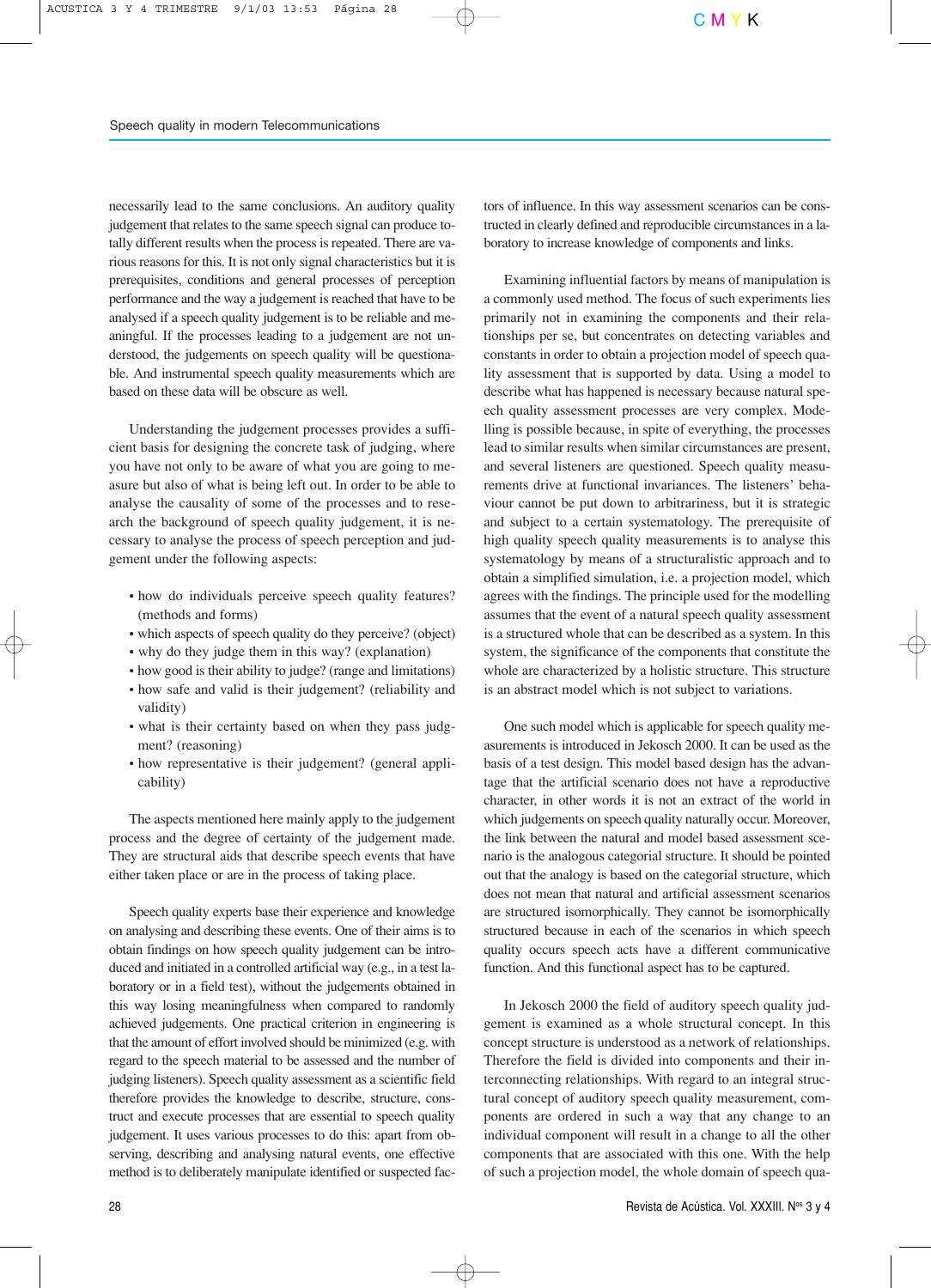lity assessment is to be understood as a system, driving at invariances. In turn, the system can be used as the reference for the design of both auditory and instrumental measurements.

At first sight there appears to be a contradiction between the method chosen (structural description) and the domain under investigation (speech quality). The basic idea behind the structure initially implies something static, while speech quality is a dynamic event. In other words: The domain has a dynamic character, but the dynamic element is neither a whim nor infinite. The projection model attempts to analyse this dynamism systematically. Thus speech quality assessment is understood as a time-variant system.

In summary: speech quality assessment can be captured systematically by means of a projection model, whereby this model consists of the components and relationships between the individual components. This produces a dynamic network which can analyse variants in time and position – auditorily and instrumentally. The model can be described as a higher level approach where not the methods themselves but the methodologies are formalised.

# **3. Speech quality measurements: an application oriented view**

The question of interest that will be discussed now is related to the reference (namely auditory test results) telecommunication experts base their decisions on when they develop and use instrumental measuring systems. One of the best instrumental measuring system in the area of interconnected network planning (or better: an instrumental tool for network planning) at present is the so-called E-model. It is standardized as Recommendation G.107 of ITU-T. The E-model provides voicetransmission-quality ratings for handset telephony in the standard frequency band for telephone speech, namely, 300 Hz to 3400 Hz. The model provides estimates of the voice transmission quality as perceived at the receivers' side. As it stands, it is based on 18 individual parameters all of which are related to transmission impairment. The computation renders a 'Transmission Rating Factor' R, which is taken as an estimate for voice transmission quality. The usual range of R extends from 0 to 100, where R=100 indicates high, R=0 indicates poor transmission quality. The values can be transformed into corresponding estimates of statistically-oriented quality measures such as

- The percentage of users who classify a connection as good or better, GOB or poor or worse POW. GOB and POW can be measured directly through user interviews directed to the users' opinions on voice transmission quality.
- The percentage of those calls in which intolerable bad transmission leads to an early termination, TME. In general, TME comes out to be smaller than POW.

• The 'Mean Opinion Score' MOS, Measured values of MOS can be obtained from auditory tests with human subjects under controlled conditions.

The intention here is not to go into further details of the E-model (for further details see ITU-T Rec. G.107, 2000, Möller/Raake 2002) but more to discuss the reference of auditory test results the algorithm is based on.

Surprisingly enough, on the instrumental side a transmission rating factor R is computed which ranges between 0 and 100, whereas for auditory assessment data are obtained by averaging mostly on a 5-point absolute category rating scale as, e.g., defined in ITU-T Rec. P.800, 1996. Generally, auditory test data are obtained from articulation and intelligibility tests, from listening only tests using absolute category rating, from listening only tests using paired comparison techniques, from multidimensional analyses and polarity profiles, from talking and listening tests, conversation tests, performance tests, user surveys and usability evaluation. However, scaling and statistical analysis is still a weak point in most of the databases taken as a reference for the E-model so far. Bronwen/McManus state already in 1984 that category scales are often used wrongly, because when analysing the results many assume that they are looking at numerical relatives scaled in intervals which will permit parametrical tests to be carried out. Bronwen/McManus have examined and analysed different category scales. Subjects were given the task of putting levels of known category test scales into a rising sequence. The test was done both for American-English and Italian. It has been shown that category scales do not possess interval properties, and that therefore parametrical statistical tests (which require normal distributions) are not appropriate. Generally, between-point judgements are not allowed (i.e. no 2.5 or 4.5 answers), and observers avoid the end points or boundaries of scales, further reducing the amount of information which can be gathered. These results clearly show that there is very little sensitivity built into these scales. It follows then, that if information other than just rank is sought, more sensitive scaling methods should be used. Such measurement methods such as ratio or graphic scales yield information about distances between stimuli which other measurement methods do not. (Bronwen/McManus 1984:1171)

In other words: To capture and communicate what subjects have auditorily perceived when they listen to a speech event, nothing more than ranking scales are very often used, and these are of low sensitivity. Thereby useful information gets lost. When taking up the point that subjects even avoid the end points or boundaries of scales, in the end speech quality is scaled on a three-point-scale. As a consequence, there is proof that auditory measurements which are taken as a reference for instrumental measurements are extremely superficial or doubtful – although